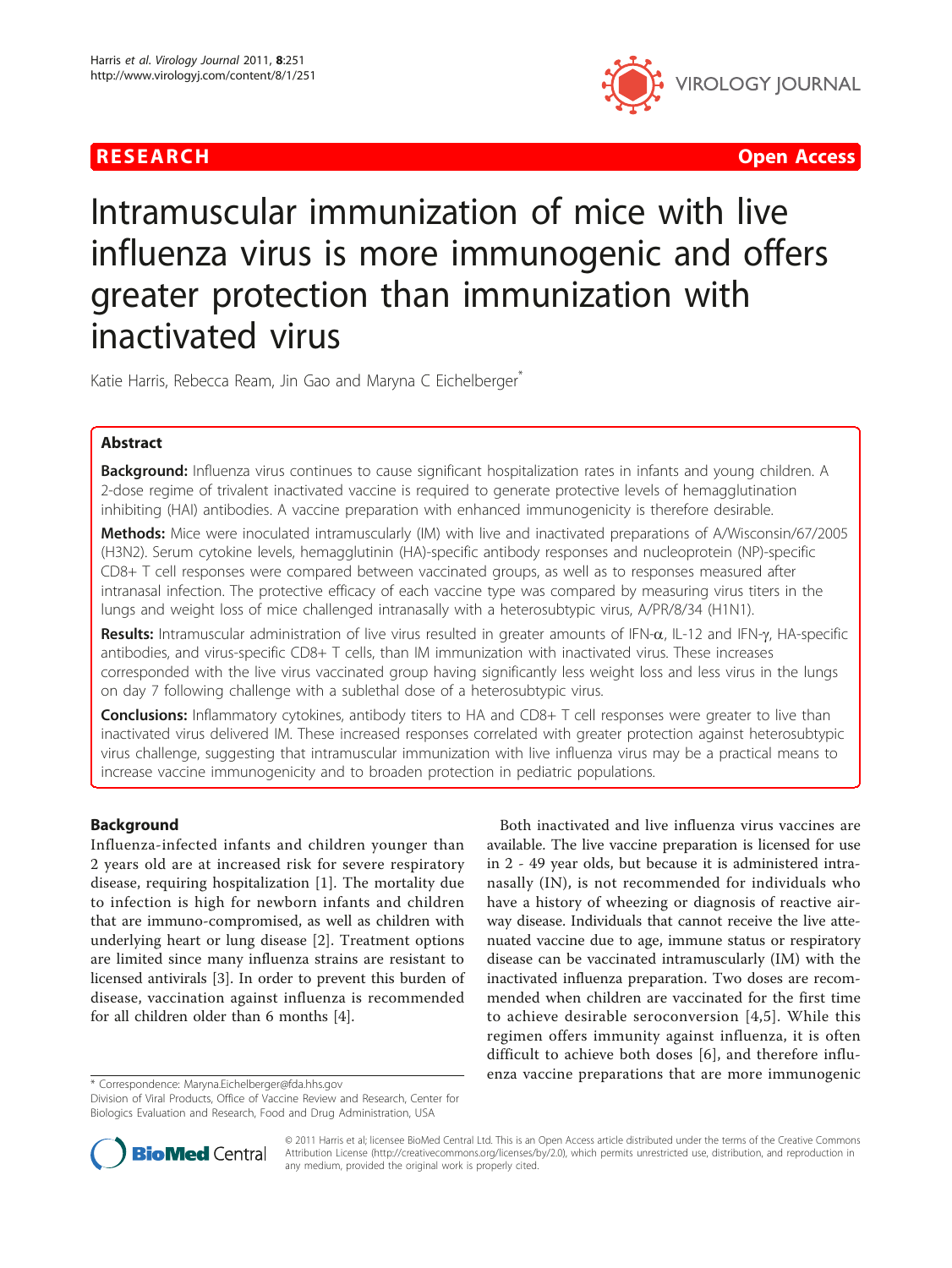and offer greater protection against different strains, are desirable.

Immunogenicity of protein antigens is determined by a plethora of events that follow the activation of pathogen sensors. For influenza, these sensors include TLR7 that binds to single-stranded RNA in the endosome or NOD-like receptors (NLR) and retinoic acid inducible gene I (RIG-I) receptors that bind to early replication intermediates (double-stranded RNA or 5' phosphate) in the cytoplasm (reviewed in [[7\]](#page-10-0)). These sensors work in co-operation with one another [\[8\]](#page-10-0): for example, proIL- $1\beta$  expression is induced through the TLR7 pathway but must be activated by cleavage with caspase-1, a component of the inflammasome. This results in innate responses with characteristic signatures, depending on the quantity and quality of these early signals. These early inflammatory mediators influence the type and magnitude of the resultant antigen-specific adaptive response. For example, IL-1 $\beta$  is induced following influenza infection, enhancing priming of CD4+ T cells and induction of IgM [\[9](#page-10-0)].

Qualitatively distinct adaptive immune responses have been noted following live and inactivated influenza vaccination [\[10,11](#page-10-0)]. These differences include induction of virus-specific CD8+ T cells by live virus vaccines. We hypothesized that discrete early cytokine responses are elicited following live and inactivated influenza virus IM vaccination, supporting distinct adaptive immune responses. To test this idea, we compared cytokine, antibody and CD8+ T cell responses in mice immunized IM with live and inactivated vaccine preparations. In addition, we compared the breadth of protection afforded by each vaccine type by challenging immunized mice IN with a heterosubtypic virus.

#### Methods

#### Virus preparation

Influenza virus A/Wisconsin/67/05 X161B (A/WI/05), an H3N2 strain used in vaccine manufacture, and mouse-adapted A/PR/8/34 were prepared by inoculation of 10 day old embryonated chicken eggs. Virus was inactivated by exposure to UV light for 30 minutes, or by heating at 60°C for 1 hr. For UV inactivation, 1 ml aliquots of virus were placed in a 12-well tissue culture plate and incubated on ice approximately 2 inches from the UV light source. Infectivity of each preparation was determined by titration in MDCK cell monolayers as previously described [[12](#page-10-0)], with titer expressed as 50% tissue culture infectious dose  $(TCID_{50})$  per ml. The original A/WI/05 virus stock contained  $10^7$  TCID<sub>50</sub>/ml. UV and heat treatments reduced this to  $10^4$  and  $\langle 10^2$  $TCID_{50}/ml$ , respectively. Both live and inactivated preparations were diluted 1:2 in PBS before immunization of mice with 50 μl of inoculum. Each mouse therefore

received the same number of particles i.e. the amount present in  $2.5 \times 10^5$  50% tissue culture infectious dose units  $(TCID<sub>50</sub>)$ .

#### Study Design

Female BALB/c mice (The Jackson Laboratories, Bar Harbor, Maine) aged 8-10 weeks were used in experiments following protocols approved by the CBER Animal Care and Use Committee in accordance with federal guidelines. Mice were anesthetized by isoflurane inhalation and inoculated with 50 μl of live or UV inactivated A/WI/05 either IM or IN. Three animals per group were sacrificed by  $CO<sub>2</sub>$  asphyxiation on days 1, 2, 3, 7, 14, 21, and 28 post-immunization. The remaining animals were boosted on day 28 and sacrificed on days 2, 7, and 28 post-secondary immunization. Serum was collected by tail-bleed, broncho-alveolar lavage fluid (BAL) was collected by flushing lungs 3-times with 1 ml of PBS-0.1%BSA, and nasal wash (NW) was collected by flushing nasal passages with 0.2 ml PBS-0.1% BSA at each time point. Cellular debris was pelleted and all samples stored at  $\leq$  -20°C.

To evaluate CD8<sup>+</sup> T cell responses and protection against disease, immunized mice were challenged IN with a sub-lethal dose of  $A/PR/8/34$  (0.1 LD<sub>50</sub>/mouse) while anesthetized with isoflurane. Mouse weights were measured daily. Mice were euthanized 9 days after challenge to enumerate CD8+ T cells in BAL, whole lung and mediastinal lymph nodes (MLN). Virus titers were determined in lungs collected on day 7 post-challenge.

#### Hemagglutination inhibition (HAI) Assay

Non-specific inhibitors were removed from serum by overnight treatment with receptor destroying enzyme (RDE, Accurate Chemical Corp, Westbury, NY) followed by 30 min incubation with packed chicken red blood cells (RBC, CBT Farms, Chestertown, MD). Following centrifugation to remove the RBC, each serum sample was serially diluted in 25 μl PBS and then mixed with an equal volume of PBS containing 4 HAU A/WI/05. After 30 min incubation at room temperature, 50 μl of 0.5% RBC was added and the mixture incubated for 45 minutes before evaluation of agglutination. The titer was recorded as the inverse of the last dilution that inhibited agglutination.

#### HA-specific antibody titers measured by ELISA

Recombinant HA of A/WI/05 was purchased from Protein Sciences Corp. (Meriden, CT). Plates (96-well, IMMULON® 1B, Thermo Scientific) were coated overnight at 4°C with 25 ng/well HA or left uncoated to account for non-specific antibody binding to the plate. Excess antigen was discarded and the plates blocked during 1 hr incubation at room temperature with 1%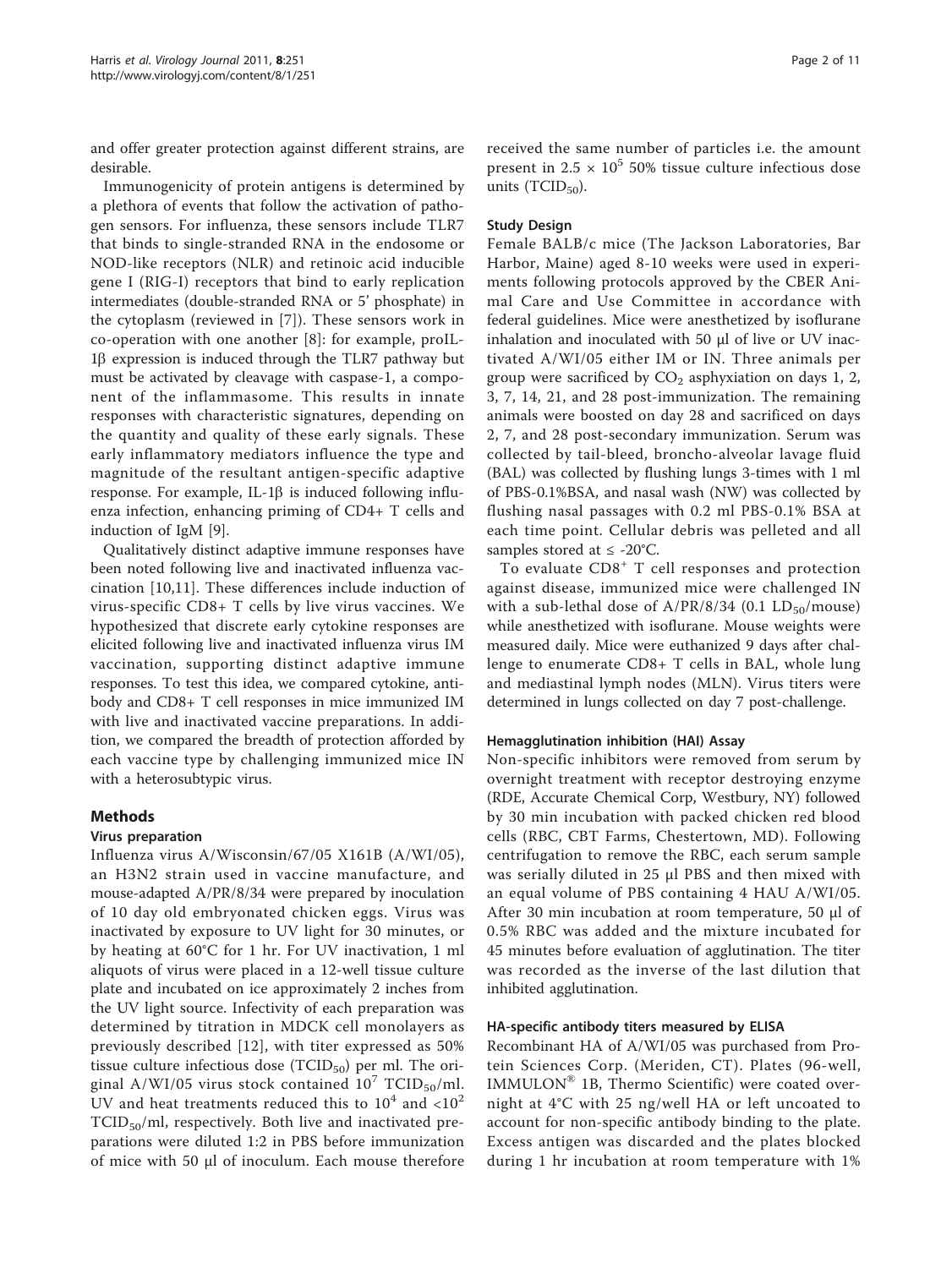BSA Blocking Solution (KPL, Gaithersburg, MD). After washing the plates, 2-fold serial dilutions of samples were added and the plates incubated for 2 hr at room temperature. The plates were then washed and horseradish-peroxidase-conjugated goat anti-mouse Ig (H+L) or individual Ig isotypes IgG1, IgG2a, IgG2b (Southern Biotech, Birmingham, AL) added. After 1 hr incubation the plates were washed and ABTS Peroxidase Substrate (KPL, Gaithersburg, MD) added. Absorbance was read at 450 nm (Victor V, PerkinElmer, Waltham, MA). Titers were assigned as the inverse of the sample dilution in which absorbance was at least 2 times greater in the HA-coated well than non-coated well. To compare the proportion of HA-specific antibodies with a particular isotype, results were documented as the percent of the titer attributed to each isotype, i.e. (titer of each individual isotype/sum of individual titers)x100. Since the sensitivity of each isotype-specific antibody may be different, this calculation provides the means to compare relative amounts of each isotype but does not reflect absolute antibody quantities.

# Cytokine Quantitation

Cytokine analysis was performed on all samples using the Meso Scale Discovery (MSD; Gaithersburg, MD) platform. A multiplex 96-well plate format was used, with simultaneous measurement of IL-1 $\beta$ , IL-2, IL-4, IL-5, mKC, IL-10, IL-12p70, IL-13, IFNg, and TNFa. All reagents and pre-coated plates were purchased from MSD, and the manufacturer's protocol was followed. Briefly, all reagents were brought to room temperature prior to use, and all incubations performed at room temperature with shaking. Prior to the addition of samples and calibrators the plates were incubated with assay diluent for 30 minutes. Samples and calibrators were added and incubated for 2 hours. After washing the plates three times with PBS-0.05% Tween-20, detection antibody was added and the plates incubated for an additional 2 hours. A final wash was performed, followed by the addition of read buffer. The plates were read using the MSD Sector Imager 2400. Cytokine concentrations were determined using a curve fit model with software provided with the instrument.

# Enumeration of virus-specific CD8+ T cells

BAL, MLN and lungs from 5 mice in each group were pooled. Cells in the BAL were pelleted and resuspended in 5 mL PBS/0.1% BSA. The cell suspension was transferred to a 100 mm non-tissue culture treated petri-dish for macrophage depletion by plastic adherence for 90 minutes at 37°C. Following incubation, the cells that remained in suspension were removed and pelleted prior to treatment with RBC lysing buffer (Sigma, St Louis, MO). To prepare a lymphocyte suspension from lungs, the tissue was cut into small fragments, then forced through a metal strainer. Large particulates were removed by passing the suspension over a 70 μm nylon cell strainer, and the cell suspension was pelleted prior to RBC lysis. MLN were gently homogenized and the cell suspension pelleted. Lymphocytes were counted in each preparation and approximately  $1 \times 10^6$  cells were used for immunostaining with an antibody mixture specific for cell surface markers of lymphocyte subsets or isotype controls. The antibody mixture contained anti-CD3-APC-Cy7, anti-CD4-PE, anti-CD8-PerCP Cy5.5, B220-PE-Cy7, and NK1.1-FITC. The antibody mixture was only incubated with the cells after a 10 minute incubation at room temperature with  $NP<sub>147-155</sub>$ -MHC class I Pentamer TYQRTRALV-H2K<sup>d</sup> (ProImmune, Oxford UK). Cells were finally resuspended in 0.5 ml PBS-0.1% BSA and events collected on a FACSCanto (Becton-Dickinson, Franklin Lakes, NJ). Results were analyzed using FloJo 7.2.4.

# Statistical Analysis

Student's t test was used to compare amounts of cytokines present in serum, BAL and nasal wash at each time point within each vaccination group. ANOVA, with Bonferroni post-test, was used to compare differences between groups. Statistical significance was inferred when  $p \leq 0.05$ .

# Results

# Live virus vaccination IM induces more robust innate cytokine responses

To compare innate responses following IM vaccination with live and UV-inactivated influenza virus A/WI/05, the concentrations of cytokines were measured in serum and BAL collected at various times after one vaccine dose (3 animals per time point in each group). The kinetics of these cytokine responses were also compared with cytokine levels after infection (intranasal) with live A/WI/05. The sample (serum or BAL) in which cytokine responses were measured reflected the site of inoculation - increased amounts of inflammatory cytokines were measured in BAL following IN infection with live virus, whereas these cytokines were increased in serum after IM vaccination (Figure [1\)](#page-3-0). The amount of serum IFN- $\alpha$ , IFN- $\gamma$  and IL-12 was significantly greater after IM vaccination with live virus compared to UV-inactivated virus  $(p < 0.05$ , Figure [1\)](#page-3-0). In contrast to IM vaccination with either live or inactivated virus, elevated levels of mKC, a homolog of the neutrophil chemoattractant IL-8, was measured in BAL after IN infection (Figure [1](#page-3-0)). Similar results were obtained in a repeat experiment.

The route of inoculation also impacted the kinetics of the response - serum IL-1 $\beta$  peaked on day 2 following IM inoculation but peaked on day 1 in BAL after IN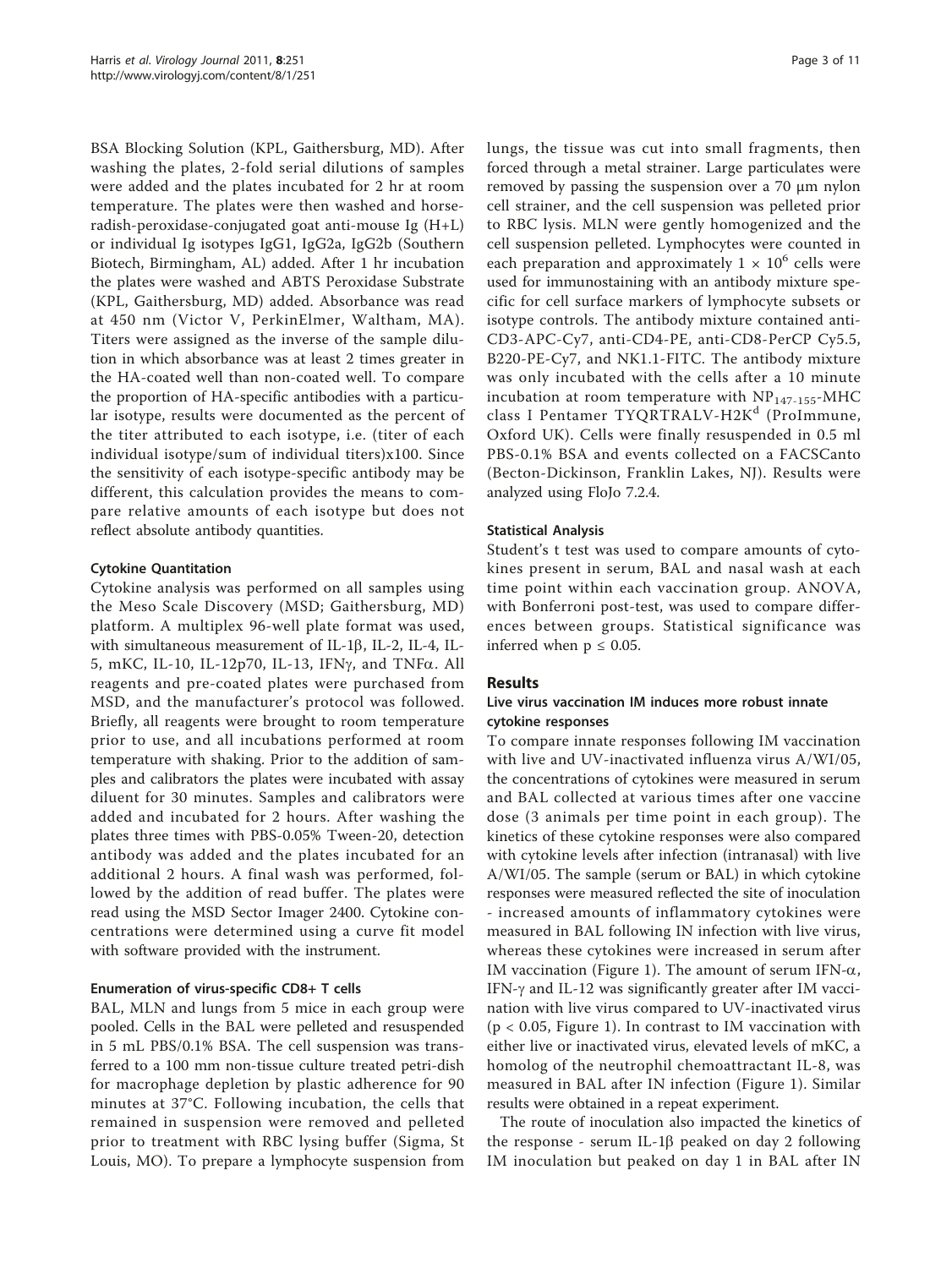<span id="page-3-0"></span>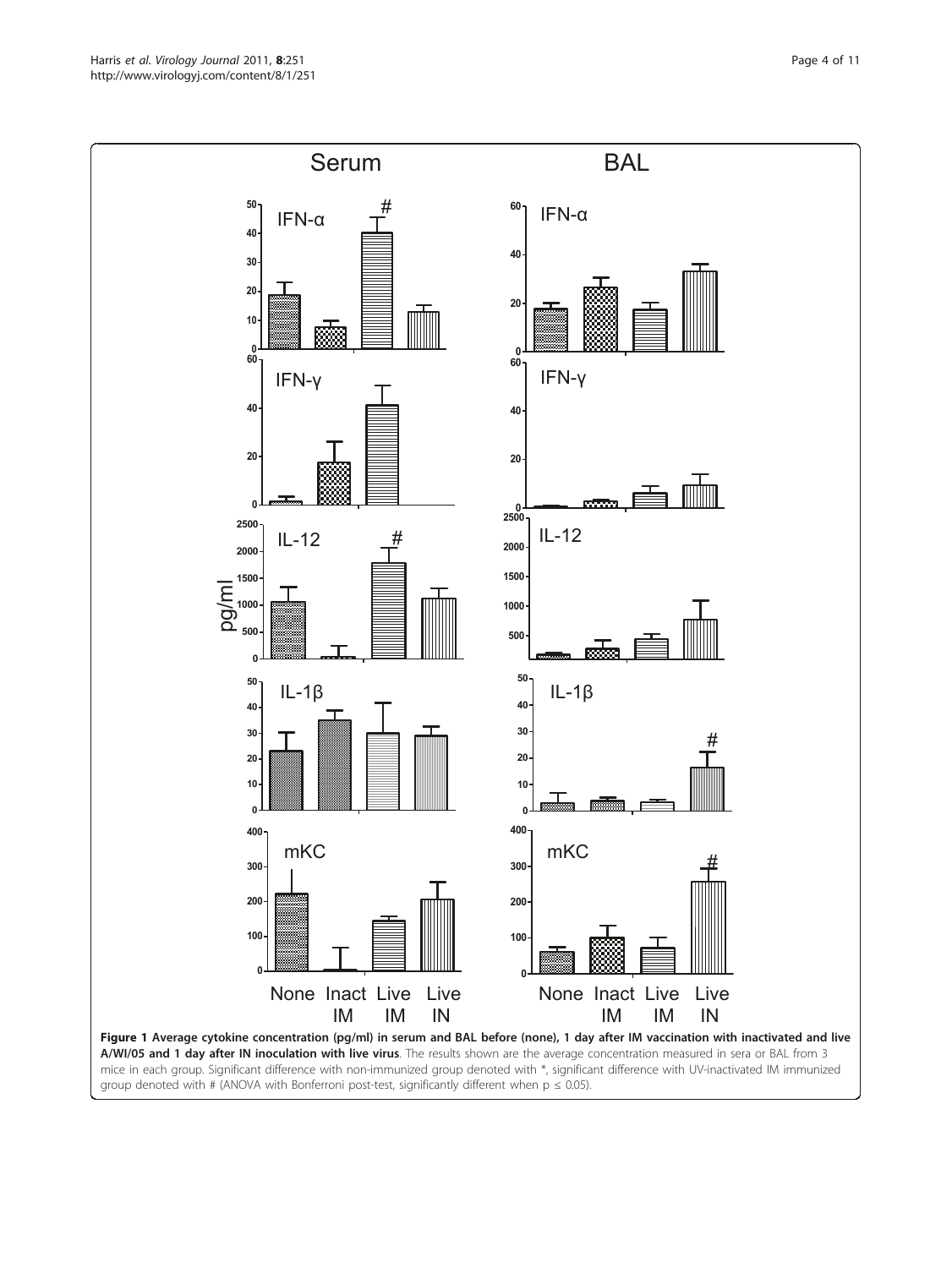infection; IL-12 peaked on day 1 following IM inoculation but on day 3 after IN infection (Figure [2\)](#page-5-0). There were 2 waves of IFN- $\gamma$  observed in BAL after IN infection with live virus - in the early phase, peak levels were measured 1 day post-infection (p.i.), and in the later phase, IFN- $\gamma$  peaked on day 7 p.i. (Figure [2](#page-5-0)). The cytokine profile at early time points after vaccination reflects an innate response, with cells such as natural killer cells as a possible source of these cytokines, whereas the later phase of the response or following boosting to obtain a recall response, is indicative of cytokines secreted by activated virus-specific T cells.

# HA-specific titers are greatest following IM vaccination with live virus

To evaluate differences in the adaptive immune responses to live and inactivated vaccines, we compared HA-specific antibody titers in serum and BAL. IM immunization with both live and inactivated virus resulted in HA-specific IgG responses measured by ELISA on day 28, with greater titers measured after both primary and secondary immunization with live virus (Table [1](#page-6-0)). This was most notable in BAL where IM immunization with live virus resulted in 4-fold greater HA-specific IgG titers than inactivated virus. The HA-specific IgG titer in BAL after live virus IM vaccination was similar to the titer in BAL of animals infected IN with live virus even though the titer measured in serum of infected mice was not as robust. IgA was not included in this assessment because the assay lacked sufficient sensitivity to quantify this isotype in BAL.

Hemagglutination inhibition (HAI) titers, a measure of functional activity of HA-specific antibodies, were also measured for serum samples (Table [1](#page-6-0)). The HAI titers after a single or second vaccine dose of live virus delivered IM were 4-fold greater than the inactivated virusvaccinated group. Serum HAI titers increased following a second IM dose of either live or inactivated virus, but were not boosted when mice previously infected were rechallenged with live virus.

# Qualities of the adaptive response following IM

vaccination with live and UV-inactivated virus are distinct Protection against disease is often dependent on the type of response and not just overall quantity. Others have demonstrated that the quality of the influenza-specific T cell response induced in mediastinal lymph nodes (MLN) draining the lungs of C57BL/6 mice is dependent on the type of immunogen, with Th1 type cytokine IFN- $\gamma$  secreted in response to live virus and Th2 type cytokine, IL-4, secreted in response to inactivated virus [[13](#page-10-0)], resulting in the induction of greater numbers of IgG2a and IgG1 antibody secreting cells respectively [[14\]](#page-10-0). We therefore examined the type of response by determining the ratio of each isotype contributing to the HA-specific antibody titer, and examined increases in cytokines representative of Th1 and Th2-type responses.

To compare the relative amounts of IgG isotypes, ELISA HA-specific titers were measured using isotypespecific secondary reagents. The titers of HA-specific IgG1, IgG2a and IgG2b were presented as a simple ratio, or as a percent of the summative titer. For example, a pool of sera from mice boosted IM 28 days earlier with live virus had an IgG1:IgG2a:IgG2b ratio of 50:3200:800 or 1%, 79% and 20%, respectively. IgG2a predominated in serum after IM immunization, irrespective of whether the virus was live or inactivated (Table [2\)](#page-6-0). Unexpectedly, HA-specific antibodies of IgG1 isotype that is characteristic of Th2-type responses were present in greater proportion in BAL after IM immunization with live virus (44%), than inactivated virus (3%). The proportion of IgG1, IgG2a and IgG2b in BAL of live virus-vaccinated mice was the same as infected mice, suggesting this form of antigen induced T cell help that is distinct from that induced by non-replicating antigen.

Switching to IgG1 and IgG2b isotypes is facilitated by Th2-type cytokines, IL-4 and IL-5, respectively, while Th1-type cytokines support switching to IgG2a. To determine whether the cytokines that support IgG2a, IgG1, as well as IgG2b responses were present following vaccination with live virus, we measured Th1 (IL-2 and IFN- $\gamma$ ) and Th2 (IL-4 and IL-5)-type cytokines in serum and BAL on days 2 and 7 after a second dose of vaccine, when antigen-specific memory T cells are likely to be activated. No increase in IL-2 was detected in serum or BAL at any time point (results not shown). As after primary immunization, increased concentrations of cytokines were evident in the serum, not BAL of mice vaccinated IM. The amount of Th1 type cytokine, IFN- $\gamma$ , but not Th2-type cytokines IL-4 and IL-5, was increased on day 7 after a boosting dose with inactivated virus. In contrast, IL-4 and IL-5 concentrations were increased in the sera of mice immunized IM with live virus (Figure [3\)](#page-7-0).

Overall, the cytokines measured in serum following a second vaccine dose support the antibody isotypes identified: IM immunization with inactivated virus resulted in increased serum IFN- $\gamma$ , supporting an IgG2a response, while IM immunization with live virus resulted in increased amounts of IL-4 and IL-5, supporting IgG1 and IgG2b responses, respectively.

# NP-specific CD8<sup>+</sup> T cells are present after immunization with live virus

Robust CD8+ T cell responses are measured after IN infection [\[15\]](#page-10-0). To establish whether this type of cellmediated response is elicited following IM vaccination,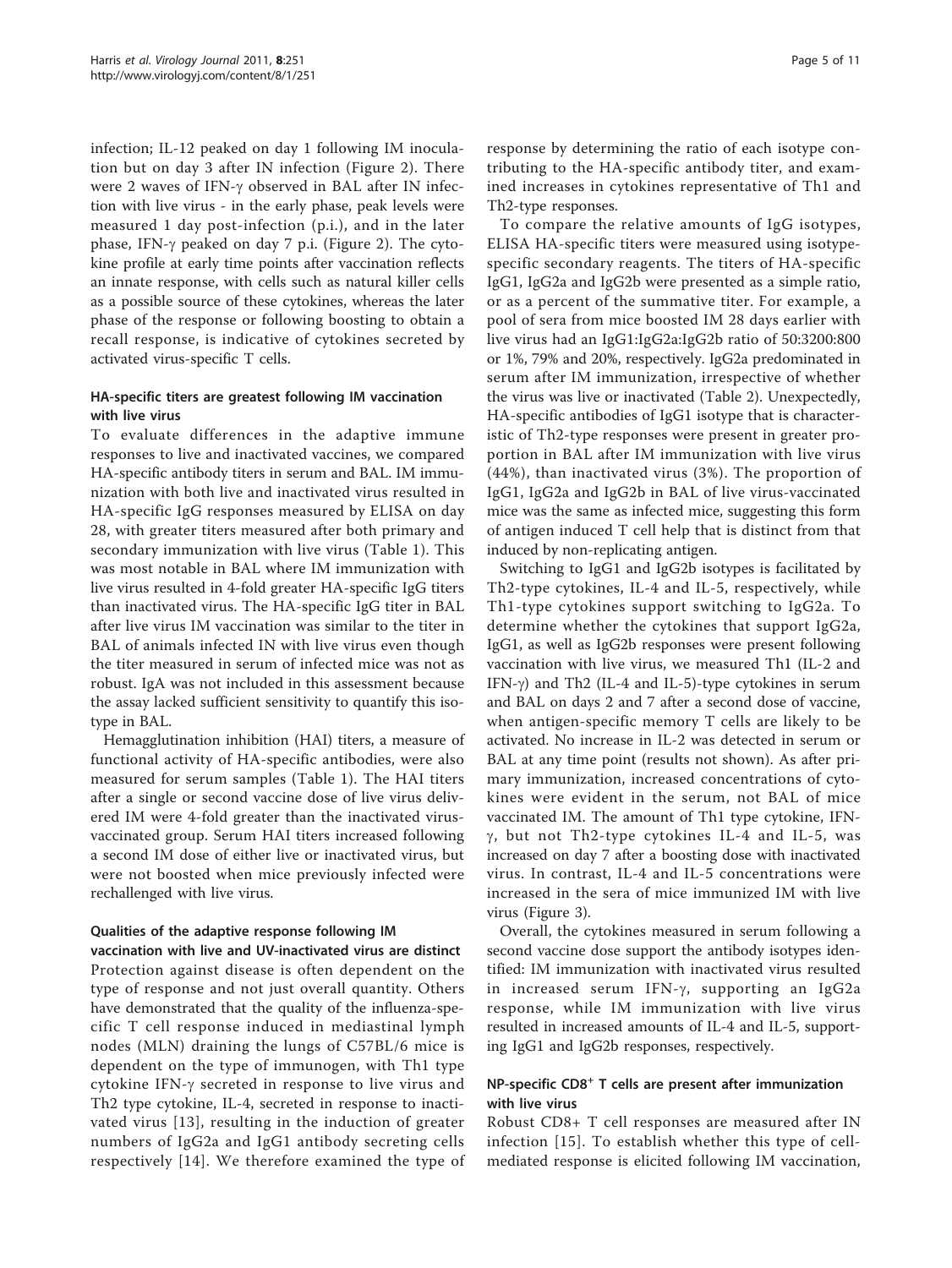<span id="page-5-0"></span>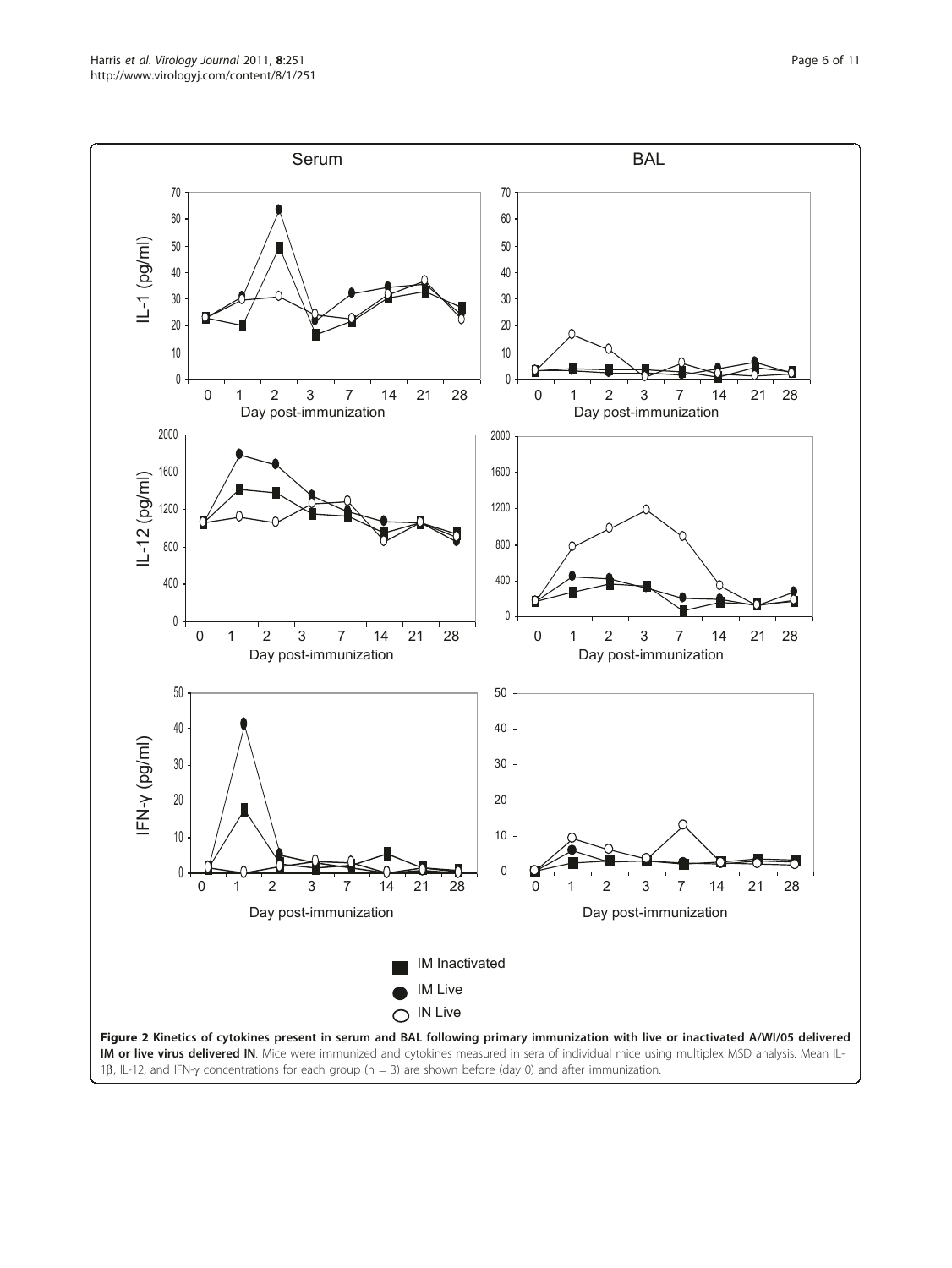<span id="page-6-0"></span>Table 1 HA-specific antibody titers measured by ELISA (Total IgG) or HAI in pooled sera and BAL of immunized mice

|                             |        |                         | IM vaccine type         |          | IN<br>infection |  |
|-----------------------------|--------|-------------------------|-------------------------|----------|-----------------|--|
| <b>Test</b>                 | Sample | Day post<br>vaccination | <b>Inactivated Live</b> |          | Live            |  |
| <b>ELISA (Total</b><br>lgG) | Serum  | $\mathbf{0}$            | $<$ 25                  | $<$ 25   | $<$ 25          |  |
|                             |        | 7                       | $<$ 25                  | $<$ 25   | $<$ 25          |  |
|                             |        | 28                      | 400                     | 800      | 100             |  |
|                             |        | 7 days post-<br>boost   | 800                     | 1600     | 400             |  |
|                             |        | 28 days post-<br>boost  | 800                     | 1600     | 800             |  |
|                             | BAL    | 0                       | $<$ 2                   | $<$ 2    | $<$ 2           |  |
|                             |        | 7                       | $\langle$               | $<$ 2    | $<$ 2           |  |
|                             |        | 28                      | 16                      | 64       | 32              |  |
|                             |        | 7 days post-<br>boost   | 32                      | 64       | 64              |  |
|                             |        | 28 days post-<br>boost  | 16                      | 64       | 64              |  |
| HAI                         | Serum  | $\mathbf{0}$            | $\leq 4$                | $\leq 4$ | $\leq 4$        |  |
|                             |        | 7                       | 16                      | 16       | $\leq 4$        |  |
|                             |        | 28                      | 64                      | 256      | 256             |  |
|                             |        | 7 days post-<br>boost   | 128                     | 256      | 128             |  |
|                             |        | 28 days post-<br>boost  | 128                     | 512      | 128             |  |

the number of virus-specific CD8+ T cells was measured by staining lymphocytes from whole lung, BAL and mediastinal lymph nodes (MLN) with  $NP<sub>147-155</sub>$ -peptideloaded  $H-2K^d$  pentamer in conjunction with antibodies specific for CD8. This peptide is an immunodominant influenza epitope in BALB/c mice [\[16](#page-10-0)]. To facilitate the quantitation of these memory cells, mice were challenged with the heterosubtypic A/PR/8/34 (H1N1) virus 28 days after IM vaccination. The sequence of  $NP<sub>147-155</sub>$ is identical in the immunizing (A/WI/05) and challenge

Table 2 Proportion of HA-specific antibodies with specific isotypes in pooled sera and BAL measured by ELISA

|        |                              | Percent of titer attribute to |                    |       |
|--------|------------------------------|-------------------------------|--------------------|-------|
| Sample | Inoculation route/virus form | lgG1                          | lgG <sub>2</sub> a | lgG2b |
| Serum  | IM inactivated               |                               | 88                 | 11    |
|        | IM live                      |                               | 79                 | 20    |
|        | IN live                      | 8                             | 61                 | 31    |
| BAI    | IM inactivated               | 3                             | 77                 | 20    |
|        | IM live                      | 44                            | 44                 | 12    |
|        | IN live                      | 44                            | 44                 | 12    |

(A/PR/8/34) viruses. A control group of mice that had previously been infected with A/WI/05 was used as control. Cells and tissue were obtained 9 days after heterosubtypic challenge and the single cell preparations stained and evaluated by flow cytometry. Table [3](#page-7-0) shows the percent of  $NP<sub>147-155</sub>$ -specific CD8<sup>+</sup> T cells in MLN, lung and BAL of mice immunized IM with live virus. This percent was greater than the proportion of antigen-specific CD8+ T cells activated in response to IM UV-inactivated virus (approximately 3 vs 2% in MLN, 48 vs 27% in lung, 64 vs 33% in BAL). The number of NP-specific CD8+ T cells calculated (percent × total number of cells in each homogenate) showed that IM vaccination with live virus and IN infection resulted in a similar percentage as well as a similar number of antigen-specific CD8+ T cells, suggesting IM vaccination with live virus is an effective means to induce cellmediated immunity without replication of virus in the lung. The percent as well as number of antigen-specific CD8+ T cells in the UV-inactivated group was greater than the group that had not been vaccinated. Since residual infectious virus in this UV-treated vaccine preparation may account for the induction of some CD8+ T cells, mice were also vaccinated with heat-inactivated virus. The numbers of NP-specific CD8+ T cells recalled into MLN, lung and BAL of mice infected with this latter preparation were minimal in comparison to the non-vaccinated group, if present at all (Table [3](#page-7-0)). The experiment was repeated with similar results.

# IM immunization with live virus provides greater protection against heterosubtypic virus challenge than vaccination with inactivated virus

To determine whether induction of antigen-specific CD8+ T cells in mice vaccinated IM with live virus translated into greater protection against disease, mice were challenged with a sub-lethal dose of A/PR/8/34 and animal weight and virus titers in lungs were measured 7 days post challenge. All immunized groups showed some protection against weight loss and virus replication ( $p < 0.05$  when each group compared to non-vaccinated group), however, mice immunized IM with live virus had significantly less weight loss ( $p =$ 0.03) and lower virus titers ( $p = 0.03$ ) than mice immunized with inactivated virus (Figure [4](#page-8-0)). IM vaccination with live virus provided a similar level of protection as previous A/WI/05 infection of the respiratory tract (differences in weight loss and lung virus titers were not significant).

# **Discussion**

Clinical studies show that both live, attenuated and inactivated, split influenza vaccines are safe and effective, although there are instances when greater protection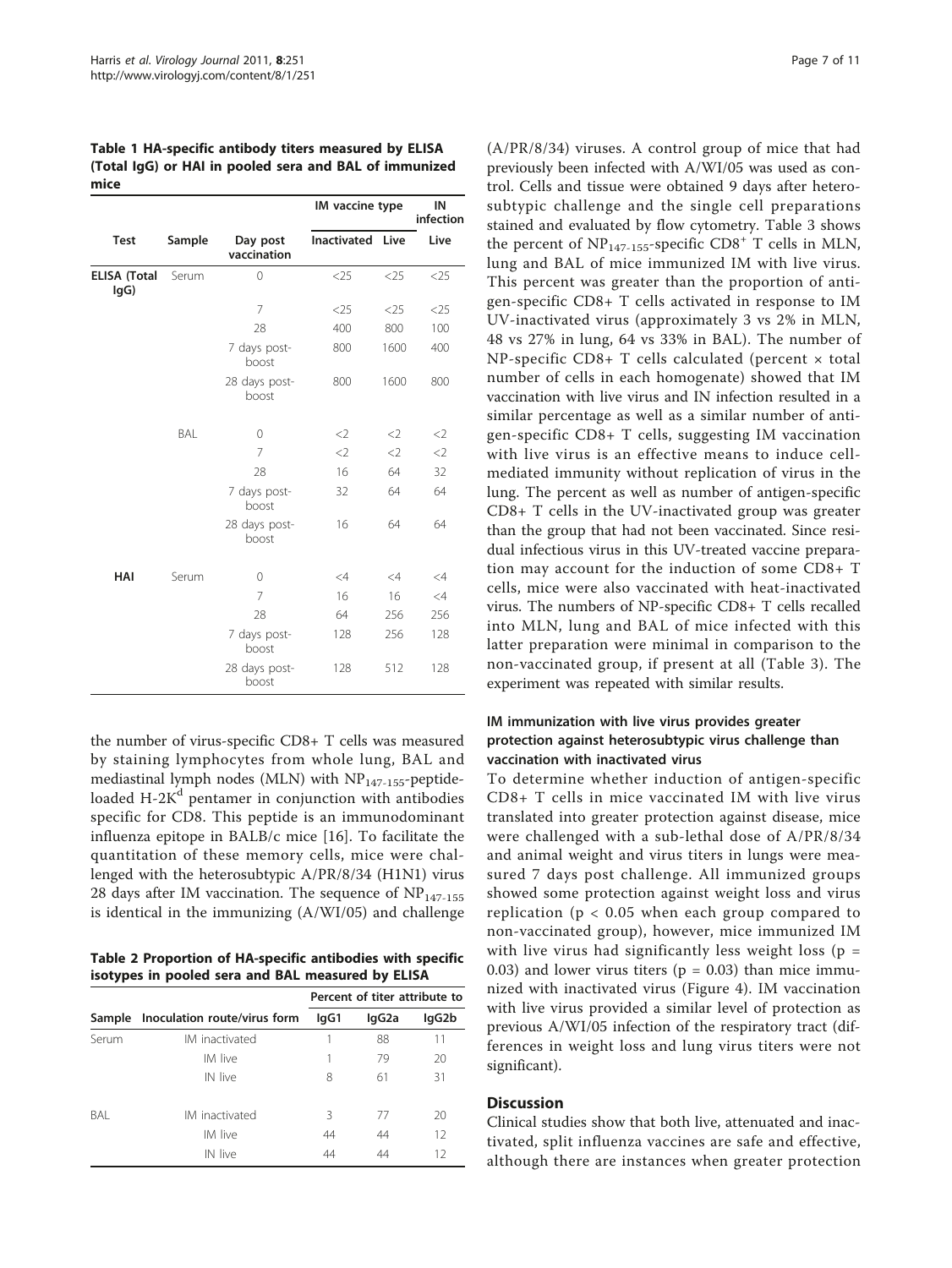<span id="page-7-0"></span>

against disease has been observed in young children vaccinated with live, rather than inactivated vaccines [[17,18](#page-10-0)]. This is likely due to differences in the immune mechanisms that contribute to protection: inactivated vaccines induce robust antibody responses [\[19](#page-10-0)] that prevent infection or reduce spread of the virus, while live virus vaccines induce cellular responses [[20\]](#page-10-0) that probably contribute to protection through secretion of anti-viral cytokines or direct killing of infected cells. Unfortunately the live, attenuated vaccine is administered intranasally, and is therefore contraindicated for individuals with asthma or other respiratory diseases, excluding many children from the possible benefit of cell-mediated immunity. In this report we show differences in the quality and quantity of immune responses to live and inactivated influenza virus administered IM, and demonstrate

| Table 3 Percent and number of NP-specific CD8+ T cells in pooled MLN, lung and BAL samples after challenge of |  |
|---------------------------------------------------------------------------------------------------------------|--|
| immunized mice with A/PR/8/34                                                                                 |  |

|                                                           |                                            | Previous exposure to viral antigens |               |                          |                     |  |  |
|-----------------------------------------------------------|--------------------------------------------|-------------------------------------|---------------|--------------------------|---------------------|--|--|
|                                                           | none                                       | Live virus IN                       | live virus IM | <b>UV-inact virus IM</b> | heat-inact virus IM |  |  |
|                                                           | Percent $NP147-155$ -specific CD8+ T cells |                                     |               |                          |                     |  |  |
| <b>MLN</b>                                                | 0.2                                        | 4.2                                 | 3.0           | 1.7                      | 0.3                 |  |  |
| Lung                                                      | 9.6                                        | 52.0                                | 47.9          | 26.9                     | 22.0                |  |  |
| BAL                                                       | 15.5                                       | 60.2                                | 63.5          | 32.5                     | 25.6                |  |  |
| Number of $NP_{147-155}$ -specific CD8+ T cells per mouse |                                            |                                     |               |                          |                     |  |  |
| <b>MLN</b>                                                | 431                                        | 10.028                              | 6,296         | 5,608                    | 1,451               |  |  |
| Lung                                                      | 60.597                                     | 231.304                             | 183,918       | 113,603                  | 62,890              |  |  |
| BAL                                                       | 14.940                                     | 23.427                              | 44.129        | 25.473                   | 13,612              |  |  |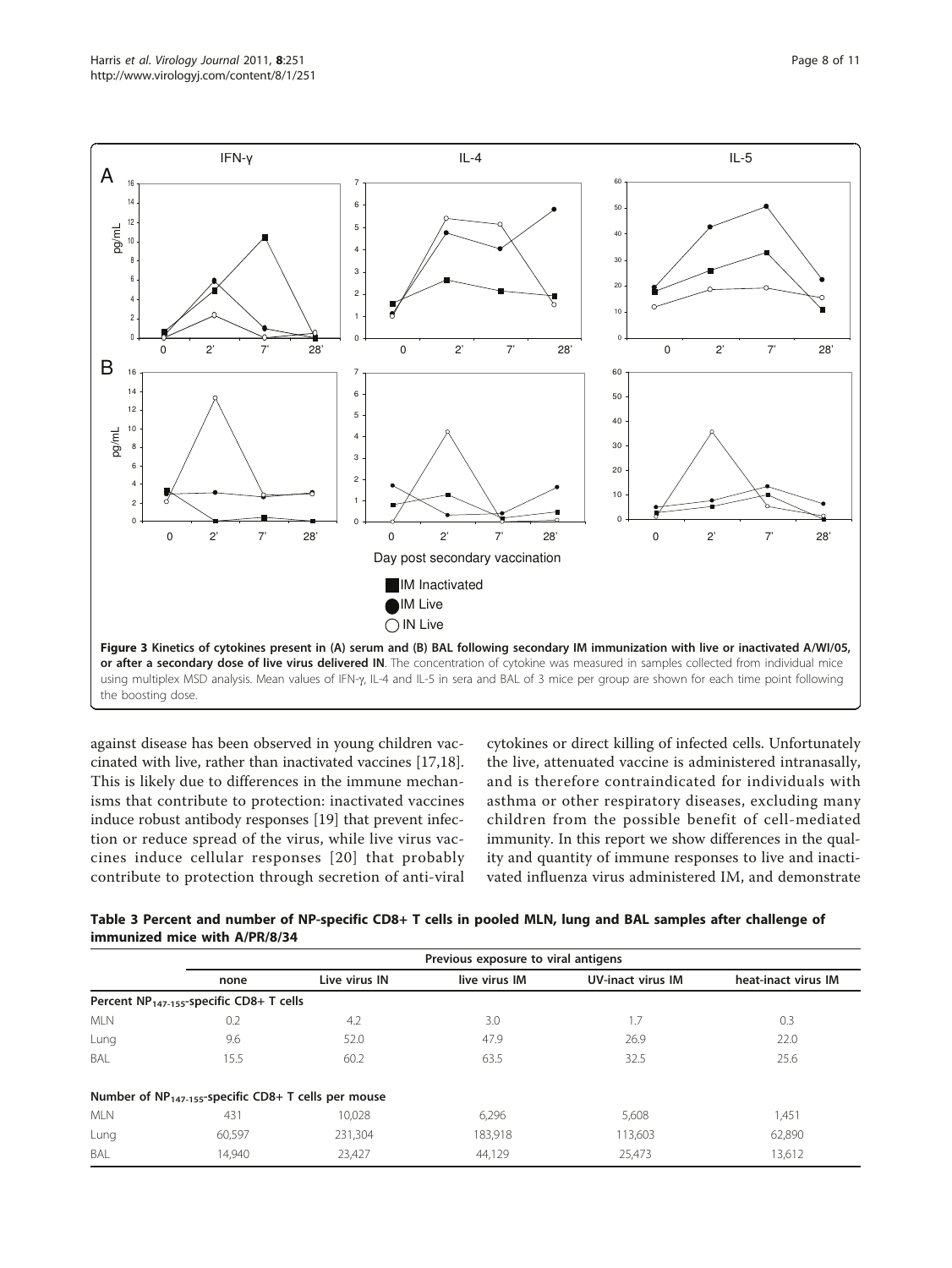<span id="page-8-0"></span>Harris et al. Virology Journal 2011, <sup>8</sup>:251 http://www.virologyj.com/content/8/1/251

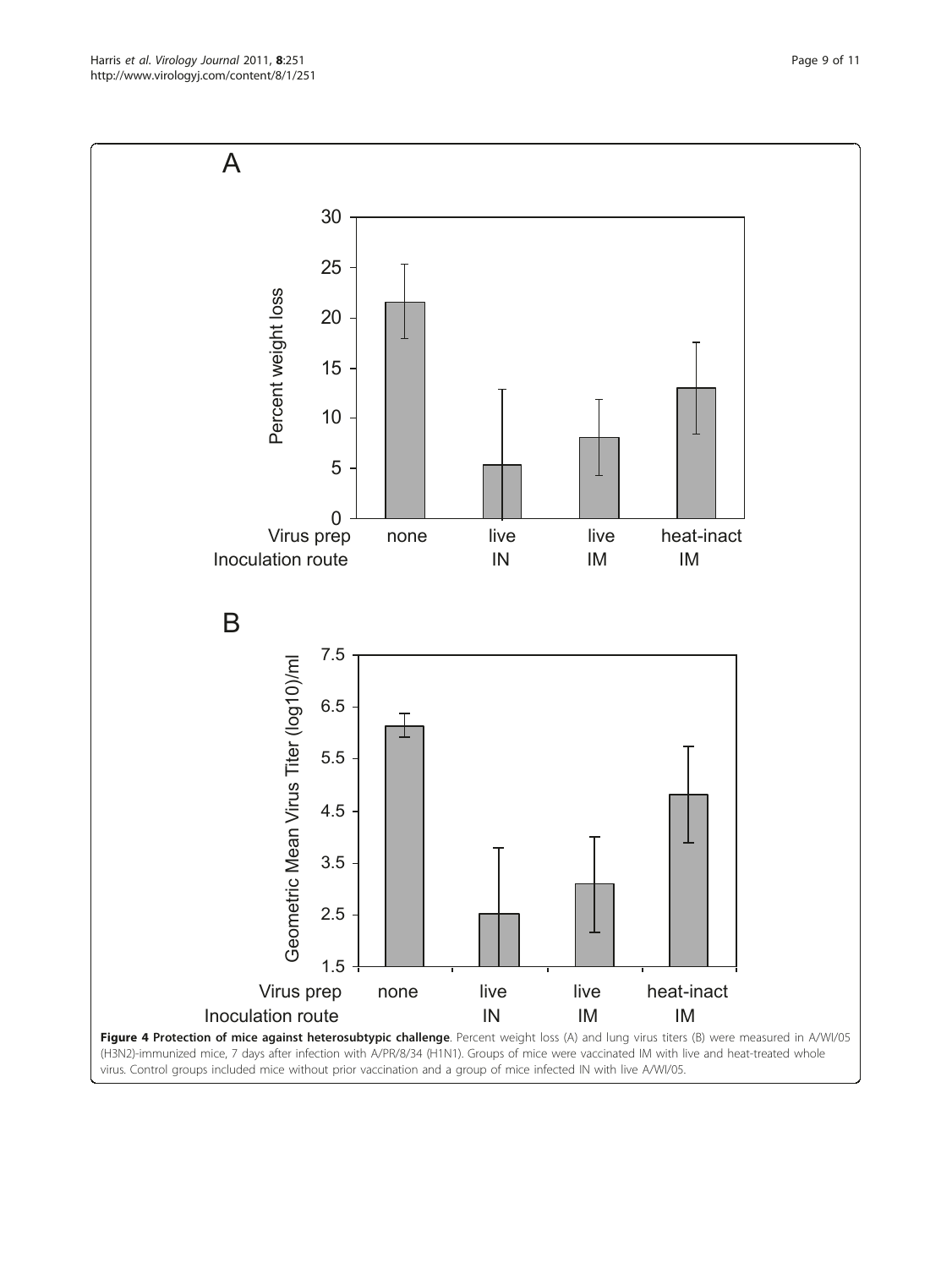that as for live virus administered intranasally, IM vaccination with live virus induces robust antibody as well as CD8+ T cell responses, thereby providing protection against challenge with a heterosubtypic virus.

Comparison of cytokine and antibody profiles in sera of mice immunized IM with live and UV-treated virus preparations showed quantitative and qualitative differences, with greater amounts of acute inflammatory cytokines correlating with an increased antibody response following exposure to live virus preparation. Since we used a UV-inactivated virus preparation that retained some live virus, it is possible that even greater differences would have been observed in the complete absence of live virus.

The cytokines measured in this study are induced as a result of signaling through TLR7, RIG-I, and inflamma-somes [[8\]](#page-10-0). IL-12 and IFN- $\gamma$  are usually TLR7-driven, and since virus replication is not required for the interaction of this sensor with its ligand, single-stranded RNA, one would expect both cytokines to be induced following exposure to live and inactivated virus. However, significantly greater amounts of IL-12 and IFN- $\gamma$ were present 1 day after IM vaccination with live virus than UV-treated virus, even though the latter treatment did not completely inactivate the virus. This may reflect differences in uptake of virions into cells or synergism with other responses that are replication-dependent, for example, an effect of IFN- $\alpha$  that is induced following immunization with the live virus preparation only. This latter idea is in accord with work that demonstrates the ligand for RIG-I is dsRNA [[21\]](#page-10-0), and therefore this signal is replication-dependent. IFN- $\alpha$  may contribute to the enhanced immune response in direct as well as indirect means. For example, others have demonstrated synergism between IFN- $\alpha$  and IL-12 [[22\]](#page-10-0), and IFN- $\alpha$  is known to increase immunogenicity by acting on B cells to induce early antibody responses [[23-25\]](#page-10-0). It is therefore not surprising that the magnitude of the antibody response following IM immunization with live virus was greater than UV-inactivated virus.

Both live and UV-inactivated virus preparations induced Th1-type responses after the first vaccination, resulting in expected IgG2a HA-specific antibodies. Unexpectedly, IgG1 (IL-4-dependent) and some IgG2b (IL-5 driven) HA-specific antibodies that are typically associated with Th2-type responses were amplified after a second dose of live but not inactivated vaccine. The live virus preparation did indeed result in increased concentrations of IL-4 and IL-5 in serum that could explain these responses.

Our results show that the most robust serum antibody response - measured as either total HA-specific IgG or HAI titers - is generated after IM immunization with live virus. Intranasal inoculation with live virus resulted

in similar HAI titers after one dose, but unlike IM vaccination with live virus, HAI titers were not boosted after a second IN exposure to live virus. Priming at the mucosa and in the periphery certainly results in distinct responses that are often important for establishing protection at the appropriate site of infection [[26](#page-10-0)]; IN immunization provides the advantage of inducing local IgA and memory T cell responses that contribute to protection against infection of the upper respiratory tract, whereas IgG in the circulation provides effective protection against influenza infection in the lower respiratory tract of mice [[27\]](#page-10-0). While IM vaccination with live virus probably does not induce local antigenspecific IgA, robust serum HAI titers would contribute to vaccine-induced protection of the lung.

The proposal to administer a live vaccine parenterally is not a new idea - it has long been established that the live virus vaccine for measles, mumps and rubella (MMR) administered intradermally, is an effective pediatric vaccine. This vaccine has excellent immunogenicity when a single dose is delivered at 12 months of age, although a second dose is recommended, to provide a boost to the small percent of recipients (5%) that do not respond to one or more of the antigens after the first dose. Vaccine efficacy is robust and has eliminated endemic measles transmission in the United States [\[28](#page-10-0)]. Increasing influenza vaccine immunogenicity by changing the form that is delivered intramuscularly may provide an important increase in effectiveness in the pediatric population.

Unfortunately, maternal antibodies inhibit responses to live virus MMR vaccine delivered parenterally [[29](#page-10-0)]. This is one reason the MMR vaccine is delivered at 1 year of age. Even though we demonstrate boosting of the response to a second dose of live virus delivered IM, careful studies need to be completed in order to establish whether the immune response to influenza can be primed in the presence of influenza-specific antibodies, whether of maternal origin or due to prior vaccination or infection. This will determine whether parenteral immunization with live virus is likely to be immunogenic in seropositive children and adults.

In summary, our results show that live virus is more immunogenic than inactivated virus when delivered intramuscularly. The increased antibody response corresponds with induction of greater amounts of inflammatory cytokines early after primary immunization. This form of antigen allows for activation of antigen-specific cytolytic CD8+ T cells that are the primary means of clearing influenza A viruses that do not have the same HA and NA subtype. Indeed, IM vaccination with live virus of H3N2 subtype induced large numbers of NPspecific CD8+ T cells and offered significantly more protection against heterosubtypic H1N1 virus challenge.